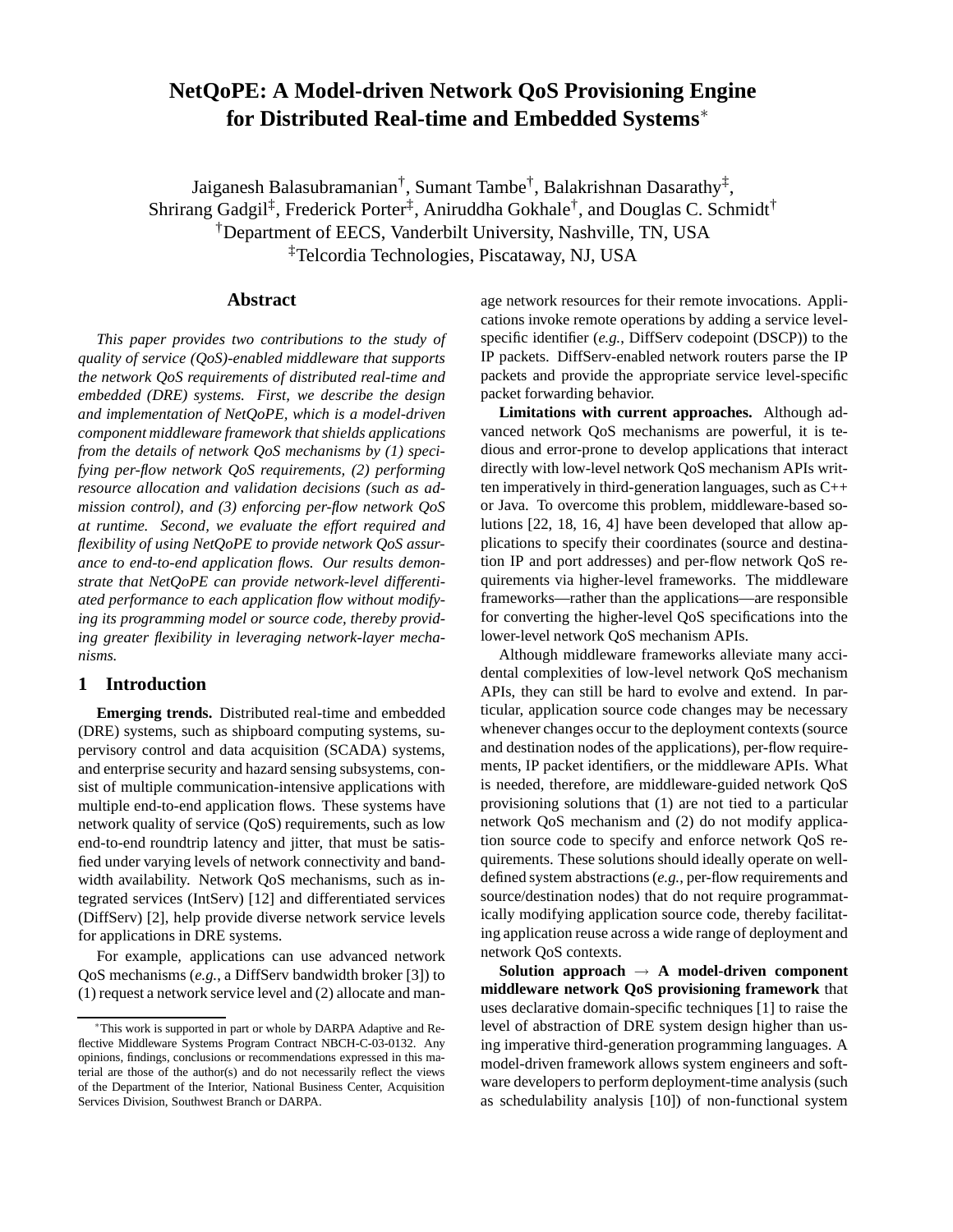properties (such as network QoS assurances for end-toend application flows). Such an analysis helps provide deployment-time assurance that application QoS requirements will be satisfied.

This paper describes the *Network QoS Provisioning Engine* (NetQoPE), which is a model-driven component middleware framework that deploys and configures applications in DRE systems and enforces their network QoS requirements using the four-stage (*i.e.*, design-, pre-deployment- , deployment-, and runtime) approach shown in Figure 1. The innovative elements of NetQoPE's four-stage architec-



Figure 1: NetQoPE's Four-stage Architecture

ture include the following:

• The **Network QoS Specification Language** (NetQoS), which is a domain-specific modeling language (DSML) that supports design-time specification of per-flow network QoS requirements, such as bandwidth and delay across a flow. By allowing application developers to focus on functionality—rather than the different deployment contexts (*e.g.*, different bandwidth and delay requirements) where they will be used—NetQoS simplifies the deployment of applications in contexts that have different network QoS needs, *e.g.*, different bandwidth requirements.

• The **Network Resource Allocation Framework** (NetRAF), which is a middleware-based resource allocator framework that uses the network QoS requirements captured by *NetQoS* as input at pre-deployment time to help guide QoS provisioning requests on the underlying network QoS mechanism at deployment time. By providing application-transparent, per-flow resource allocation capabilities at pre-deployment-time, *NetRAF* minimizes runtime overhead and simplifies validation decisions, such as admission control.

• The **Network QoS Configurator** (NetCON), which is a middleware-based network QoS configurator that provides deployment-time configuration of component middleware containers. NetCON adds flow-specific identifiers (*e.g.*, DSCPs) to IP packets at runtime when applications invoke remote operations. By providing container-mediated and application-transparent capabilities to enforce runtime network QoS, NetCON allows DRE systems to leverage the QoS services of configured routers without modifying application source code.

As shown in the Figure 1, the output of each stage in NetQoPE serves as input for the next stage, which helps automate the deployment and configuration of DRE applications with network QoS support.

**Paper organization.** The remainder of the paper is organized as follows: Section 2 describes a case study that motivates common requirements associated with provisioning network QoS for DRE systems; Section 3 explains how NetQoPE addresses those requirements via its model-driven component middleware framework; Section 4 evaluates the capabilities provided by NetQoPE; Section 5 compares our work on NetQoPE with related research; and Section 6 presents concluding remarks and lessons learned.

# **2 Motivating NetQoPE's Network QoS Provisioning Capabilities**

Figure 2 shows a representative DRE system in an office enterprise security and hazard sensing environment, which we use as a case study to demonstrate and evaluate NetQoPE's model-driven, middleware-guided network QoS provisioning capabilities. Enterprises often transport net-



Figure 2: Network Configuration in an Enterprise Security and Hazard Sensing Environment

work traffic using an IP network over high-speed Ethernet. Network traffic in an enterprise can be grouped into several classes, including (1) e-mail, videoconferencing, and normal business traffic, and (2) sensory and imagery traffic of the safety/security hardware (such as fire/smoke sensors) installed on office premises. Our case study makes the common assumption that safety/security traffic is more critical than other traffic, and thus focuses on model-driven, middleware-guidedmechanismsto assure the specified QoS for this type of traffic in the presence of other traffic that shares the same network.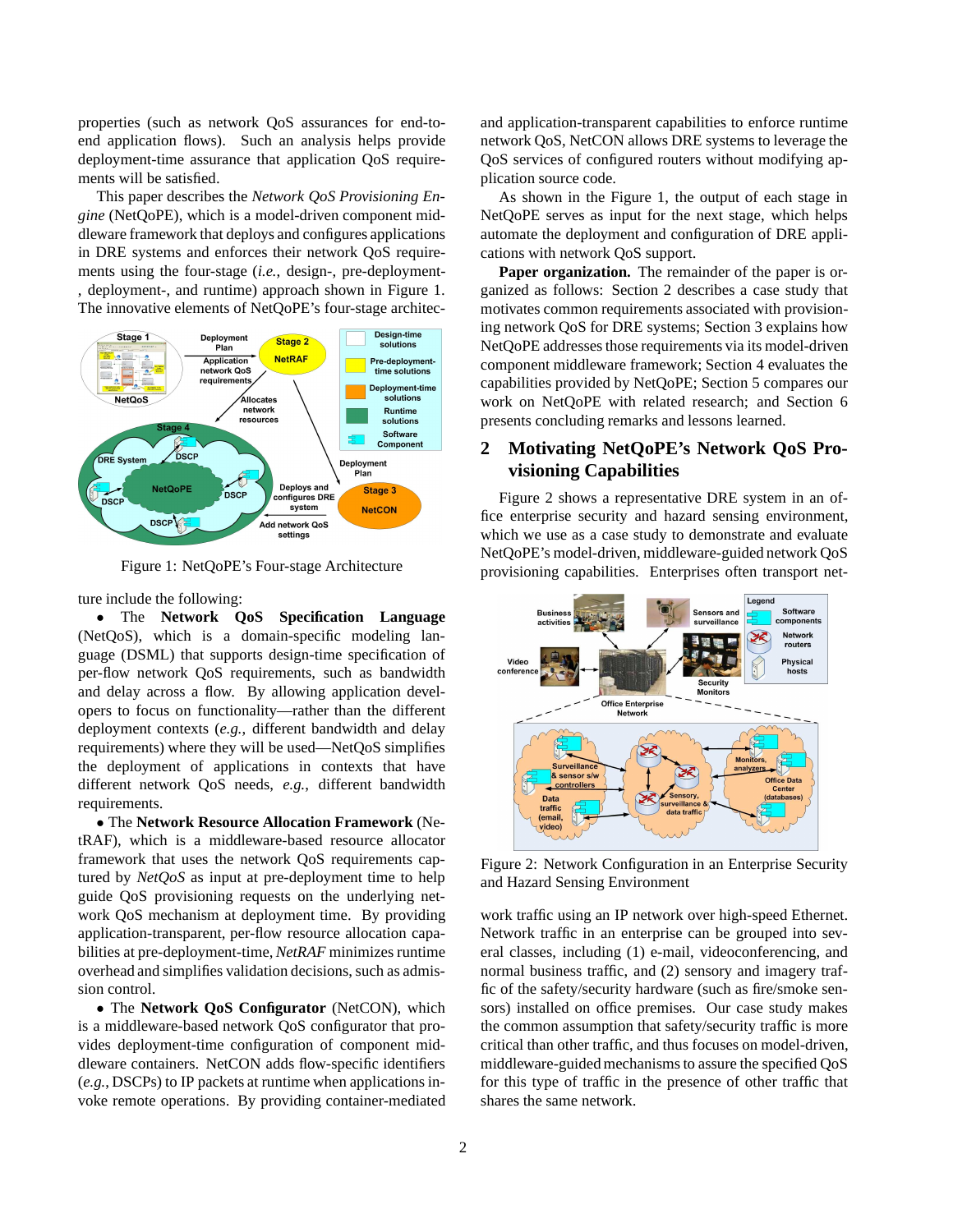As shown in Figure 2, our case study uses software controllers to manage hardware devices, such as sensors and monitors. Each sensor/camera software controller filters the sensory/imagery information and relays them to the monitor software controllers that display the information. An office enterprise could have lot of sensors and monitors deployed, and each of these communications could have a variety of network QoS requirements. These software controllers were developed using Lightweight CCM (LwCCM) [14] and the traffic between these software controllers uses a bandwidth broker [3] to manage network resources via DiffServ network QoS mechanisms. Although the case study in this paper focuses on DiffServ and LwCCM, NetQoPE is designed for use with other network QoS mechanisms (*e.g.*, IntServ) and component middleware technologies (*e.g.*, J2EE).

Component-based applications in our case study use bandwidth broker services via the following middlewareguided steps: (1) network QoS requirements are specified on each application flow, along with information on the source and destination IP and port addresses, (2) the bandwidth broker is invoked to reserve network resources along the network paths for each application flow, configure the corresponding network routers, and obtain per-flow DSCP values to help enforce network QoS, and (3) remote operations are invoked with appropriate DSCP values added to the IP packets so that configured routers can provide perflow differentiated performance. Section 3 describes the challenges we encountered when implementing these steps in the context of our case study and shows how NetQoPE's four-stage architecture shown in Figure 1 resolves these challenges.

# **3 NetQoPE's Multistage Network QoS Provisioning Architecture**

As discussed in Section 1, conventional techniques for providing network QoS to applications incur several key limitations, including modifying application source code to (1) specify deployment context-specific network QoS requirements, and (2) integrate functionality from network QoS mechanisms at runtime. This section describes how NetQoPE addresses these limitations via its model-driven, middleware-guided network QoS provisioning architecture.

## **3.1 Challenge 1: Alleviating Complexities in QoS Requirements Specification**

**Context.** Each application flow in a DRE system can specify a required level of service (*e.g.*, high priority vs. low priority), the source and destination IP and port addresses, and bandwidth and delay requirements. This information is used to allocate and configure network resources to provide the required QoS.

**Problem.** Network QoS requirements (such as the band-

width and delay requirements mentioned above) can change depending on a deployed context. For example, in our case study from Section 2, multiple fire sensors are deployed at different importance levels and each sensor sends its sensory information to its corresponding monitors. Fire sensors deployed in the parking lot have a lower importance than those in the server room. The sensor-monitor flows thus have different network QoS requirements, even though the reusable software controllers managing the fire sensor and the monitor have the same functionality.

Conventional techniques, such as hard-coded API approaches [4], require application source code modifications for each context. Writing this code manually to specify network QoS requirements is tedious, error-prone, and nonscalable. In particular, it is hard to envision at development time all the contexts in which the source code will be deployed.

# **Sidebar 1: Overview of Lightweight CORBA Component Model (LwCCM)**

Application functionality in LwCCM is provided through *components* which collaborate with other components via *ports* to create component *assemblies*. Assemblies in LwCCM are described using XML descriptors (mainly the *deployment plan* descriptor) defined by the OMG D&C [15] specification. The *deployment plan* includes details about the components, their implementations, and their connections with other components. The *deployment plan* also has a placeholder *configProperty* that is associated with elements (*e.g.*, components, connections) to specify their properties (*e.g.*, priorities) and resource requirements. Components are hosted in *containers*, which provide the appropriate runtime operating environment (*e.g.*, transactions support) for components to invoke remote operations.

**Solution approach** → **Model-driven visual network requirements specification.** NetQoPE provides a DSML called the *Network QoS Specification Language* (NetQoS). DRE system developers can use NetQoS to (1) model component assemblies, (2) assign components to target nodes, and (3) declaratively specify the following deployment context-specific network QoS requirements on the modeled application flows: (a) network QoS classes, such as HIGH PRIORITY (HP), HIGH RELIABILITY (HR), MULTIMEDIA (MM), and BEST EFFORT (BE), (b) bi-directional bandwidth and delay requirements, and (c) selection of transport protocol.

In the context of our case study, NetQoS's network QoS classes correspond to the DiffServ levels of service provided by our Bandwidth Broker  $[3]$ .<sup>1</sup> For example, the HP class

<sup>&</sup>lt;sup>1</sup>NetQoS's DSML capabilities can be extended to provide requirements specification conforming to a different network QoS mechanism, such as IntServ.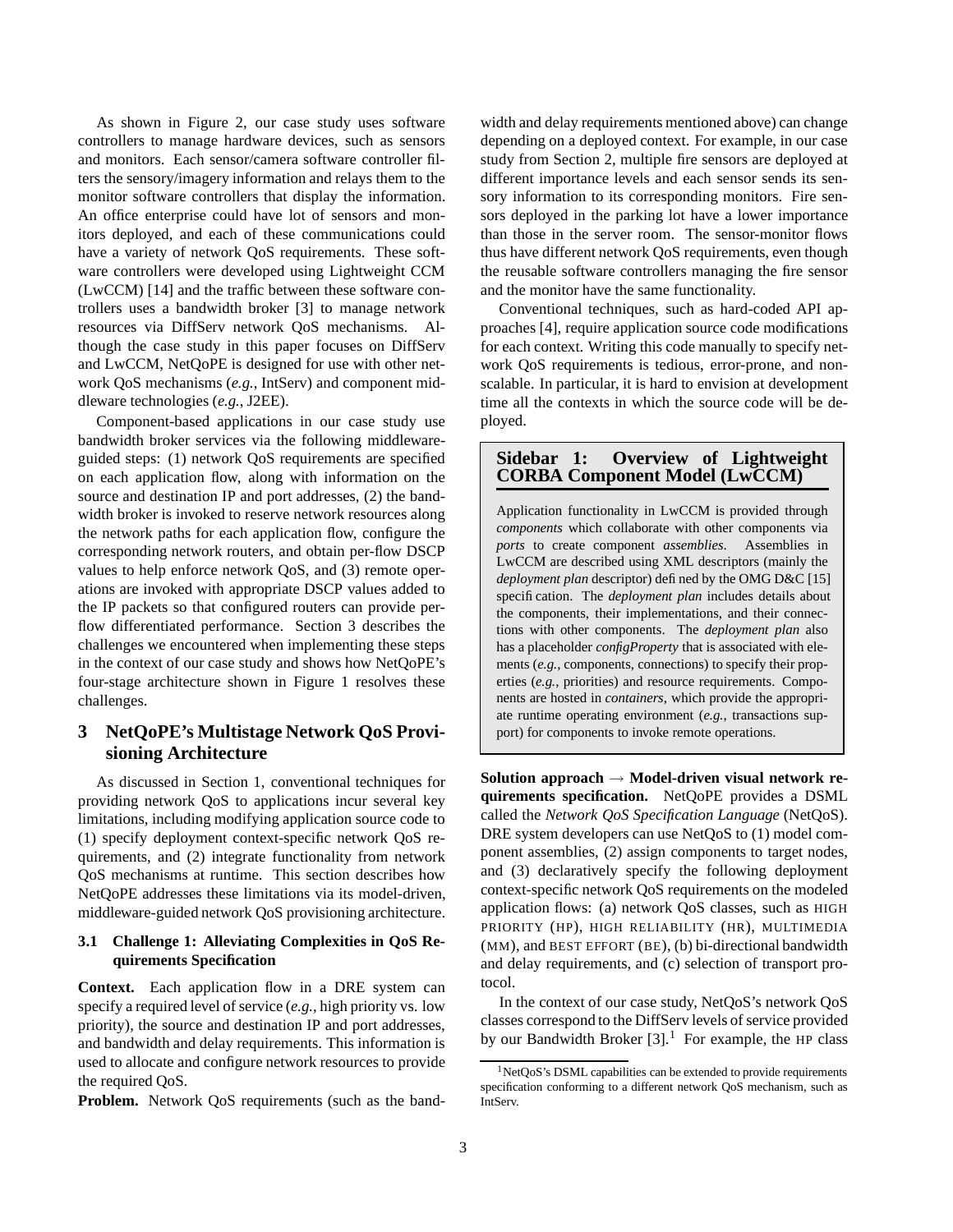represents the highest importance and lowest latency traffic (*e.g.*, fire detection reporting in the server room). The HR class represents traffic with low drop rate (*e.g.*, surveillance data). NetQoS also supports the MM class for sending multimedia data and the BE class for sending traffic with no QoS requirements.

After a model has been created, NetQoS's model interpreter traverses the modeled application structure and generates a *deployment plan* (described in Sidebar 1). NetQoS's model interpreter also traverses each modeled application flow and augments the *deployment plan config-Property* tags (also described in Sidebar 1) to express network QoS requirement annotations on the component connections. Section 3.2 describes how NetQoS allocates network resources based on requirements specified in the deployment plan descriptor.

Our case study has certain application flows (*e.g.*, a monitor requesting location coordinates from a fire sensor) where the client needs to control the network priorities at which the requests and replies are sent. If a network QoS provisioning engine provides this capability for applications, real-time actions can be controlled irrespective of network congestion. There are other examples (*e.g.*, a temperature sensor sends temperature sensory information to the monitors), where the servers (in this case the monitors) could control how to receive and act on client requests.

To support these two models, NetQoS can assign the following priority attributes to connections: (1) the CLIENT\_PROPAGATED network priority model that allows the clients to dictate the bi-directional priorities, and (2) the SERVER\_DECLARED network priority model that allows servers to dictate the bi-directional priorities. NetQoS's model interpreter updates the deployment plan with these priority models for each flow. Section 3.3 explains how NetQoPE's runtime mechanisms honor these priority models when applications invoke remote operations.

**Application to the case study.** Figure 3 shows a NetQoS model that highlights many of its key capabilities. Multiple



Figure 3: NetQoS Capabilities

instances of the same reusable application components(*e.g.*, FireSensorParking and FireSensorServer components) can be annotated with different QoS attributes using an intuitive drag and drop technique. This method of specifying QoS requirements is thus much simpler than modifying application code for each deployment context, as demonstrated in Section 4.2. Moreover, the same QoS attribute (*e.g.*, HR\_1000 in Figure 3) can be reused across multiple connections. NetQoS thus increases the scalability of expressing requirements for large numbers of connections that are prevalent in large-scale DRE systems, such as our case study.

### **3.2 Challenge 2: Alleviating Complexities in Network Resource Allocation and Configuration**

**Context.** DRE systems must allocate and configure network resources based on the QoS requirements specified on their application flows so that network QoS assurance can be provided at runtime.

**Problem.** In our case study, the temperature sensory information from the server room is more important than the information from a conference room. It is undesirable, however, to modify the temperature sensor software controller code to directly interact with a middleware API or network QoS mechanism API since certain deployment contexts (such as the deployment in a conference room) might not require network QoS assurances. Moreover, if application source code is modified to provide resource allocations, decisions on whether to allocate resources or not cannot be determined until the applications are deployed and operational. This approach forces DRE system deployers to stop application components and deploy them on different nodes if required resources cannot be allocated across source and destination nodes.

**Solution approach** → **Middleware-based Resource Allocator Framework.** NetQoPE's *Network Resource Allocator Framework* (NetRAF) is a resource allocator engine that allocates network resources for DRE systems using a variety of network QoS mechanisms, such as DiffServ and IntServ. As shown in Figure 4, the NetQoS DSML described in Section 3.1 captures the modeled per-flow network QoS requirements in the form of a *deployment plan* that is input to NetRAF.

The modeled deployment context could have many instances of the same reusable source code, *e.g.*, the temperature sensor software controller could be instantiated two times: one for the server room and one for the conference room. When using NetQoS, however, application developers annotate only the connection between the instance at the server room and the monitor software controller. Since NetRAF operates on the *deployment plan* that captures this modeling effort, network QoS mechanisms are used only for the connection on which QoS attributes are added.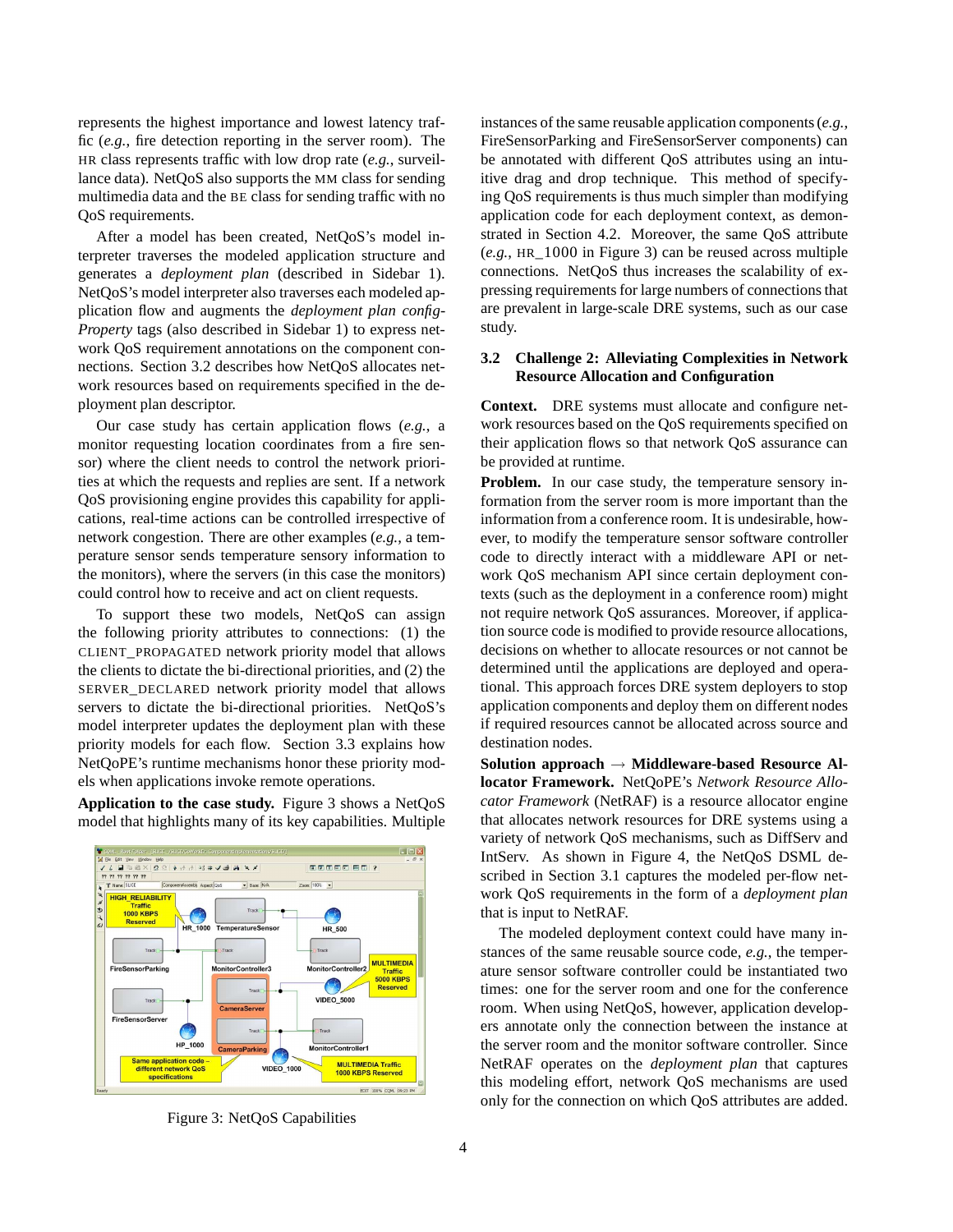

Figure 4: NetRAF's Network Resource Allocation Capabilities

NetRAF thus improves conventional approaches [18] that modify application source code to work with network QoS mechanisms, which can become complex when source code is reused in a wide range of deployment contexts.

NetRAF's *Network Resource Allocator Manager* accepts application QoS requests at pre-deployment-time and determines the network QoS mechanism (*e.g.*, DiffServ or IntServ) to use to serve the requests. As shown in Figure 4, NetRAF's Network Resource Allocator Manager works with QoS mechanism-specific allocators (*e.g.*, DiffServ Allocator), which shields it from interacting directly with complex APIs for network QoS mechanisms (*e.g.*, DiffServ Bandwidth Broker), thereby enhancing NetQoPE's flexibility.

Multiple allocators (*e.g.*, IntServ Allocator and DiffServ Allocator) can be used by NetRAF's Network Resource Allocator Manager to serve the needs of small-scale deployments (where IntServ and DiffServ are both suitable) and large-scale deployments (where DiffServ often provides better scalability). For example, the shaded cloud connected to the Network Resource Allocator Manager in Figure 4 shows how NetRAF can be extended to work with other network QoS mechanisms, such as IntServ.

**Application to the case study.** Since our case study is based on DiffServ, NetRAF uses the *DiffServ Allocator* to allocate network resources. This allocator invokes the Bandwidth Broker's admission control capabilities [3] by feeding it one application flow at a time. If all flows *cannot* be admitted, NetRAF allows developers an option to modify the deployment context since applications have not yet been deployed. Example modifications include changing component implementations to consume fewer resources or change the source and destination nodes. As demonstrated in Section 4.2, this capability helps NetRAF incur lower overhead than conventional approaches [22, 18] that perform validation decisions when applications are deployed and operated at runtime.

NetRAF's DiffServ Allocator instructs the Bandwidth

Broker to reserve bi-directional resources in the specified network QoS classes as described in Section 3.1. The Bandwidth Broker determines the bi-directional DSCPs and NetRAF encodes those values as connection attributes in the deployment plan. In addition, the Bandwidth Broker uses its *Flow Provisioner* [3] to configure the routers to provide appropriate per-hop behavior when they receive IP packets with the specified DSCP values. Section 3.3 describes how component containers are auto-configured to add these DSCPs when applications invoke remote operations.

## **3.3 Challenge 3: Alleviating Complexities in Network QoS Settings Configuration**

**Context.** After network resources are allocated and network routers are configured, applications in DRE systems need to invoke remote operations using the chosen network QoS settings (*e.g.*, DSCP markings) so that the network layer can differentiate application traffic and provision appropriate QoS to each flow.

**Problem.** Application developers have historically written code that instructs the middleware to provide the appropriate runtime services, *e.g.*, DSCP markings in IP packets [16]. For example, fire sensors in our case study from Section 2 can be deployed in different QoS contexts that are managed by reusable software controllers. Modifying application code to instruct the middleware to add network QoS settings is tedious, error-prone, and non-scalable because (1) the same application code could be used in different contexts requiring different network QoS settings and (2) application developers might not (and ideally should not) know the different QoS contexts in which the applications are used during the development process. Applicationtransparent mechanisms are therefore needed to configure the middleware to add these network QoS settings depending on the application deployment context.

**Solution approach** → **Deployment and runtime component middleware mechanisms.** Sidebar 1 describes how LwCCM containers provide a runtime environment for components. NetQoPE's *Network QoS Configurator* (NetCON) can auto-configure these containers by adding DSCPs to IP packets when applications invoke remote operations. As shown in Figure 5, NetRAF performs network resource allocations, determines the bi-directional DSCP values to use for each application flow and encodes those DSCP values in the deployment plan.

During deployment, NetCON parses the deployment plan and its connection tags to determine (1) source and destination components, (2) the network priority model to use for their communication, (3) the bi-directional DSCP values, and (4) the target nodes on which the components are deployed. NetCON deploys the components on their respective containers and creates the associated object references for use by clients in a remote invocation. When a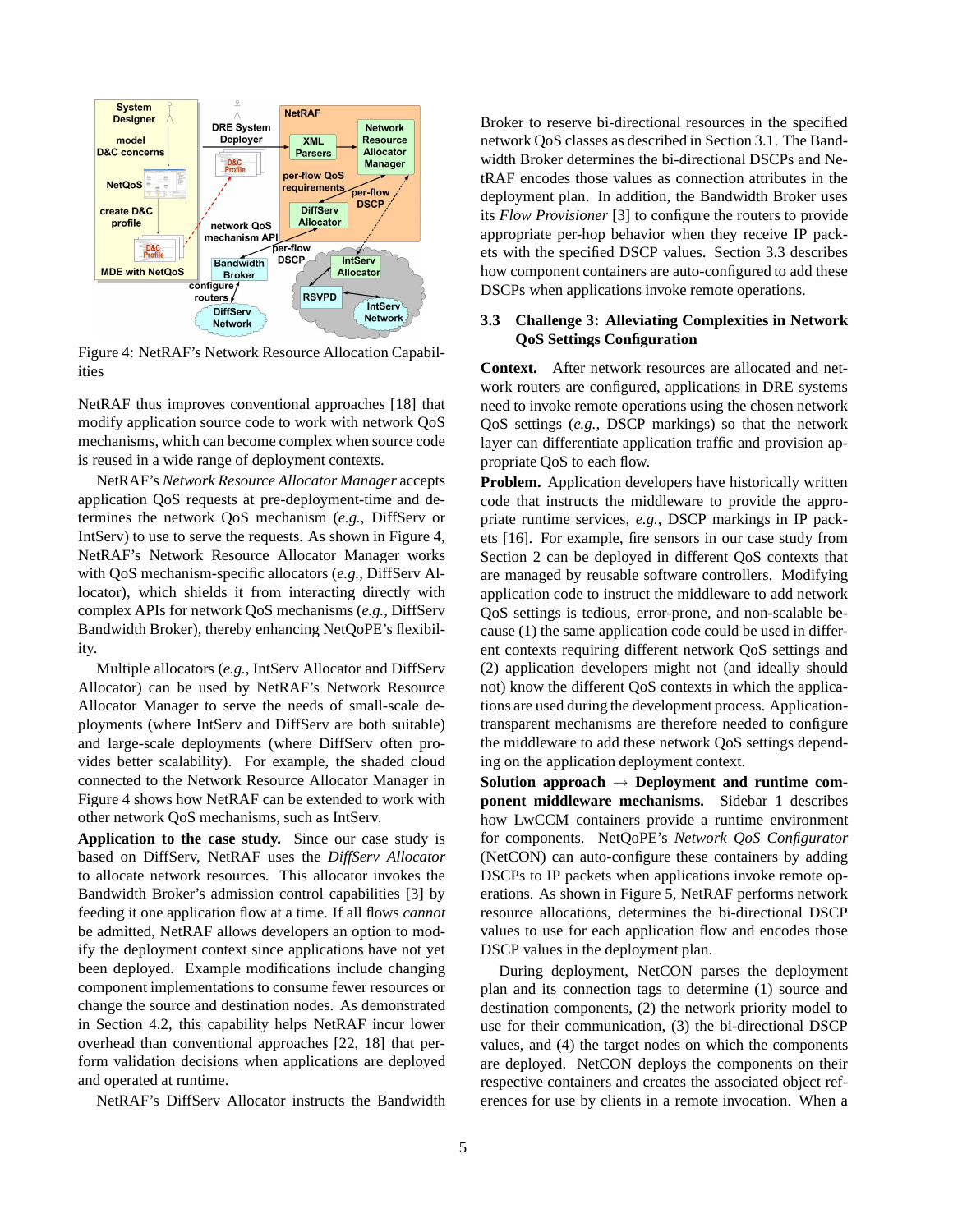

Figure 5: NetCON's Container Auto-configurations

component invokes a remote operation in LwCCM, its container's context information provides the object reference of the destination component. Other component middleware provides similar capabilities via containers, *e.g.*, EJB applications interact with containers to obtain the right runtime operating environment.

NetCON's container programming model can transparently add DSCPs and enforce the network priority models described in Section 3.1. To support the SERVER\_DECLARED network priority model, NetCON encodes a SERVER\_DECLARED policy and the associated request/reply DSCPs on the server's object reference. When a client invokes a remote operation with this object reference, the client-side middleware checks the policy on the object reference, decodes the request DSCP, and includes it in the request IP packets. In the server-side middleware, before sending the reply, the policy is checked again, and the reply DSCP is added on the IP packets.

To support the CLIENT\_PROPAGATED network priority model, NetCON configures the containers to apply a CLIENT\_PROPAGATED policy at the point of binding an object reference with the client. In contrast to the SERVER\_DECLARED policy, the CLIENT\_PROPAGATED policy can be changed at runtime and different clients can access the servers with different network priorities. When the source component invokes a remote operation using the policy-applied object reference, NetCON adds the associated forward and reverse DSCP markings on the IP packets, thereby providing network QoS to the application flow. A container can therefore transparently add both forward and reverse DSCP values when components invoke remote operations using the container services.

**Application to the case study.** NetCON allows DRE system developers to focus on their application business logic, rather than wrestling with low-level mechanisms for provisioning network QoS. Moreover, NetCON provides these capabilities without modifying application code, thereby simplifying development and avoiding runtime overhead.

#### **4 Evaluating NetQoPE**

This section evaluates the flexibility of using NetQoPE to provide network QoS assurance to end-to-end application

flows and demonstrates how NetQoPE's network QoS provisioning capabilities significantly reduce application development effort incurred by conventional approaches.

#### **4.1 Evaluation Scenario**

Figure 6 shows key component interactions in the modern office enterprise case study shown in Figure 2 that motivated the design of these evaluations using NetQoPE. Our scenario consists of software components(*e.g.*, a fire sensor controller, monitor controller) developed using the CIAO middleware, which is an open-source LwCCM implementation developed on top of TAO real-time CORBA Object Request Broker (ORB). Figure 6 also shows the underlying network topology with Diffserv enabled routers (*e.g.*, P, Q), which we configure using an associated Bandwidth Broker [3] software hosted on *C*.



Figure 6: Experimental Setup

In our evaluation scenario, a number of sensory and imagery software controllers sent their monitored information to monitor controllers so that appropriate control actions could be performed by enterprise supervisors monitoring abnormal events. For example, Figure 6 shows two *fire sensor controller* components deployed on hosts A and B. These components sent their monitored information to *monitor controller* components deployed on hosts D and F. Communication between these software controllers used one of the traffic classes (*e.g.*, HIGH PRIORITY (HP)) defined in Section 3.1 with the following capacities on all links:  $HP = 20$  Mbps,  $HR = 30$  Mbps, and  $MM = 30$  Mbps. The BE class used the remaining available bandwidth in the network. The goal of our experiments was to evaluate the flexibility of using NetQoPE to provide network QoS assurance to end-to-end application flows, such as the application flow between the *fire sensor controller* component on host A and the *monitor controller* component on host D.

#### **4.2 Evaluating NetQoPE's Model-driven QoS Provisioning Capabilities**

**Rationale.** As discussed in Section 3, NetQoPE is designed to provide network QoS to applications in an extensible manner. This experiment evaluates NetQoPE's application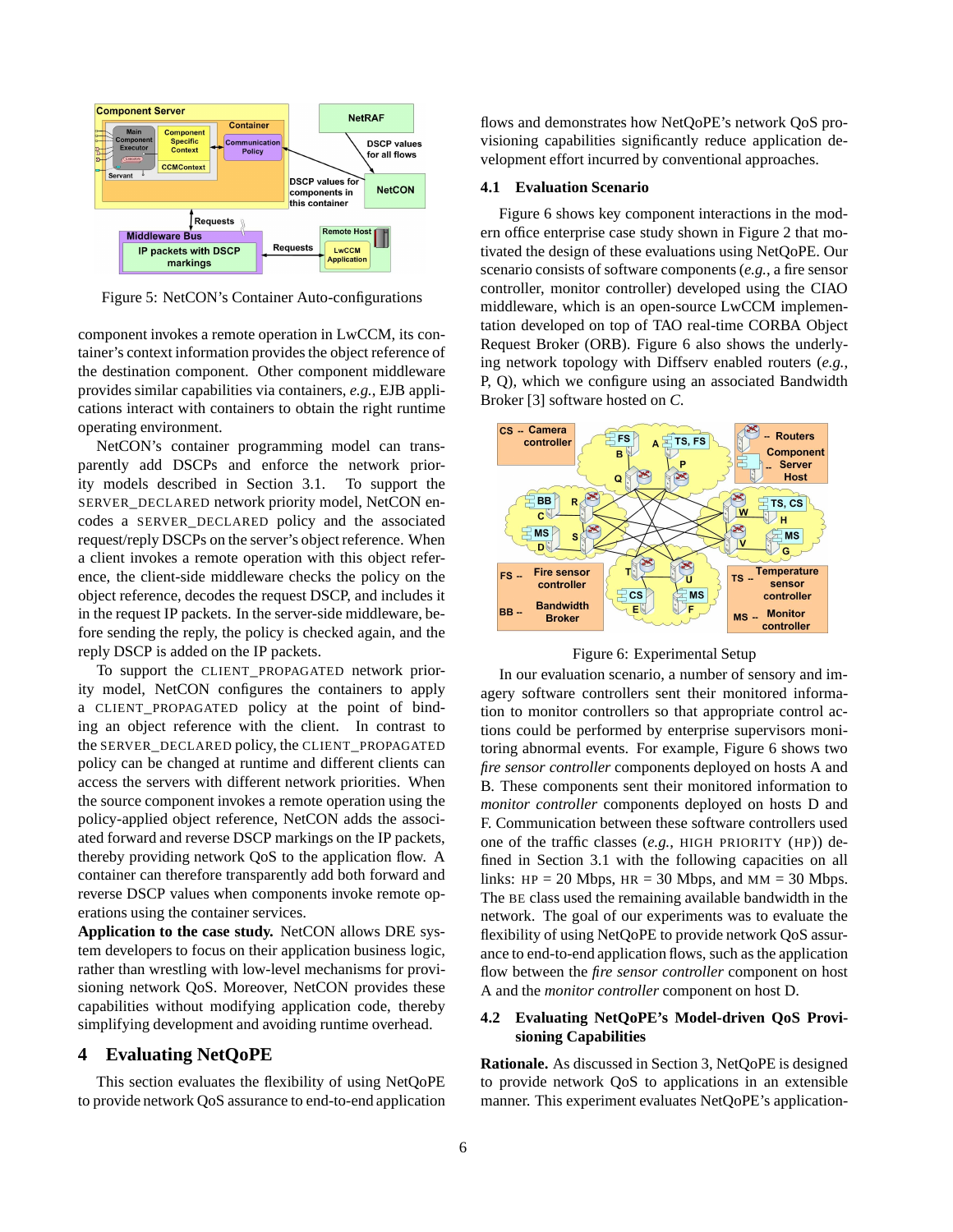transparent network QoS provisioning capabilities.

Methodology. We first identified four flows from Figure 6 whose network QoS requirements are described as follows: (1) a fire sensor controller component on host A uses the high reliability (HR) class to send potential fire alarms in the parking lot to the monitor controller component on host D, (2) a fire sensor controller component on host B uses the high priority (HP) class to send potential fire alarms in the server room to the monitor controller component on host F, (3) a camera controller component on host E uses the multimedia (MM) class and sends imagery information of the break room to the monitor controller component on host G, and (4) a temperature sensor controller component on host A uses the best effort (BE) class and sends temperature readings to the monitor controller component on host F. The clients dictated the network priority for the requests and replies in all flows except for the temperature sensor and monitor controller component flow, where the server dictated the priority. We used TCP as the transport protocol and 20 Mbps of forward and reverse bandwidth was requested for each type of network QoS traffic.

To compare NetQoPE's methodology of provisioning network QoS for these flows with other existing solutions, we also define a taxonomy for evaluating technologies that provide network QoS assurances to end-to-end DRE application flows. Conventional approaches can be classified as being  $(1)$  object-oriented  $[8, 18, 22, 16]$ ,  $(2)$  aspectoriented [7], and (3) component middleware-based [4, 19]. We now describe how each approach provides the following functionality needed to leverage network QoS mechanism capabilities:

• **Requirements specification.** In conventional approaches applications use (1) middleware-based APIs [8, 22], (2) contract definition languages [18, 16], (3) runtime aspects [7], or (4) specialized component middleware container interfaces [4] to specify network QoS requirements. Whenever the deployment context and the associated QoS requirements change, however, application source code must also change, thereby limiting reusability. In contrast, as described in Section 3.1, NetQoS provides domain-specific, declarative techniques that increase reusability across different deployment contexts and alleviate the need to programmatically specify QoS requirements.

• **Network resource allocation.** Conventional approaches require the deployment of applications before their per-flow network resource requirements can be provisioned by network QoS mechanisms. If the required resources cannot be allocated for those applicationsthey must be stopped, their source code must be modified to specify new resource requirements, and the resource reservation process must be restarted. This approach is tedious since it involves deploying and re-deploying applications multiple times (potentially on different nodes). In contrast, NetRAF handles

deployment changes through NetQoS models, as described in Section 3.2. This process occurs during pre-deployment before applications have been deployed, which reduces the effort needed to change deployment topology or application QoS requirements.

• **Network QoS enforcement.** Conventional approaches modify application source code [16] or programming model [4] to instruct the middleware to enforce runtime QoS for their remote invocations. Applications must therefore be designed to handle two different usecases—to enforce QoS and when no QoS is required—thereby limiting application reusability. In contrast, as described in Section 3.3, NetCON uses a container programming model that transparently enforces runtime QoS for applications without changing their source code or programming model.

Using the conventional approaches and the NetQoPE approach, we now compare the manual effort required to provide network QoS to the 4 end-to-end application flows described above. We decompose the manual effort across the following general steps: (1) *implementation*, where software developers write code, (2) *deployment*, where system deployers map (or stop) application components on their target nodes, and (3) *modeling tool use*, where application developers use NetQoPE to model a DRE application structure and specify per-flow QoS requirements. In our evaluation, a complete QoS provisioning lifecycle consists of specifying requirements, allocating resources, deploying applications, and stopping applications when they are finished.

To compare NetQoPE with manual efforts, we devised a realistic scenario for the 4 end-to-end application flows described above. In this scenario, three sets of experiments were conducted with the following deployment variants:

• In the first variant, all 4 end-to-end application flows were configured with the network QoS requirements as described above.

• In the second variant, to demonstrate the effect of changes in QoS requirements on manual efforts we modified the bandwidth requirements from 20 Mbps to 12 Mbps for each end-to-end flow.

• In the third variant, we demonstrate the effect of changes in QoS requirements and resource (re)reservations taken together on manual efforts. We modified bandwidth requirements of all flows from 12 Mbps to 16 Mbps. We also changed temperature sensor controller component to use the high reliability (HR) class instead of the best effort BE class. Finally, we increased the background HR class traffic across the hosts so that the resource reservation request for the flow between temperature sensor and monitor controller components fails. In response, deployment contexts (*e.g.*, bandwidth requirements, source and destination nodes) were changed and resource re-reservation was performed.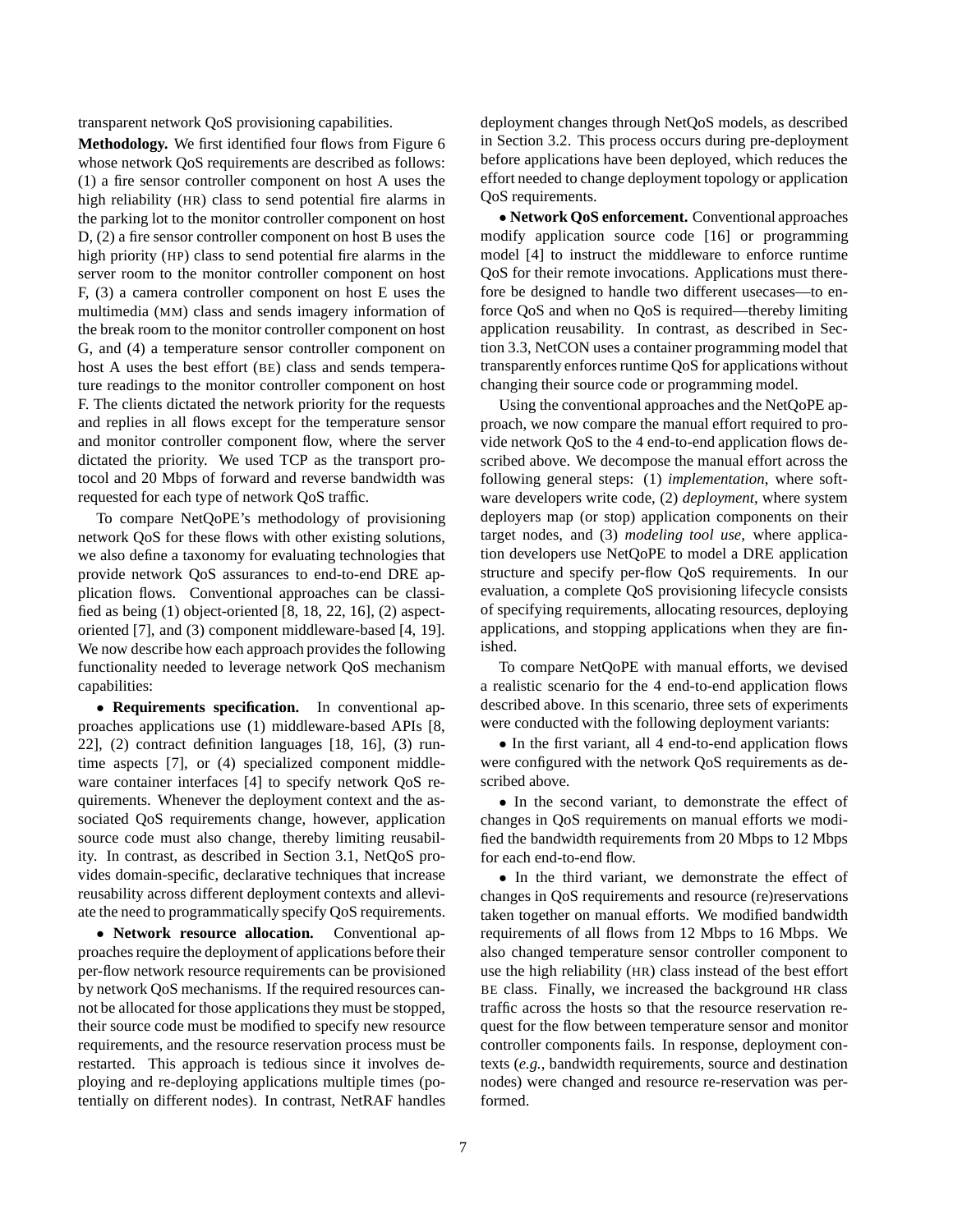For the first deployment, the manual effort required using conventional approaches involved 10 steps: (1) modify source code for each of the 4 components to specify their QoS requirements (8 implementation steps), (2) deploy all components (1 deployment step), and (3) shutdown all components (1 deployment step). Conversely, the effort required using NetQoPE involved the following 4 steps: (1) model the DRE application structure of all 4 end-to-end application flows using NetQoS (1 modeling step), (2) annotate QoS specifications on each end-to-end application flow (1 modeling step), (3) deploy all components (1 deployment step), and (4) shutdown all components(1 deployment step).

For the second deployment, the effort required using a conventional approach is also 10 steps since source code modifications are needed as the deployment contexts changed (in this case, the bandwidth requirements changed across 4 different deployment contexts). In contrast, the effort required using NetQoPE involves 3 steps: (1) annotate QoS specifications on each end-to-end application flow (1 modeling step), (2) deploy all components (1 deployment step), and (3) shutdown all components(1 deployment step). Application developers also reused NetQoS's application structure model created for the initial deployment, which helped reduce the required efforts by a step.

For the third deployment, the effort required using a conventional approach is 13 steps: (1) modify source code of each of the 8 components to specify their QoS requirements (8 implementation steps), (2) deploy all components (1 deployment step), (3) shutdown the temperature sensor component (1 deployment step – resource allocation failed for the component), (4) modify source code of temperature sensor component back to use BE network QoS class (deployment context change) (1 implementation step), (5) redeploy the temperature sensor component (1 deployment step), and (6) shutdown all components (1 deployment step).

In contrast, the effort required using NetQoPE for the third deployment is 4 steps: (1) annotate QoS specifications on each end-to-end application flow (1 modeling step), (2) begin deployment of all the components, but NetRAF's predeployment-time allocation capabilities determined the resource allocation failure and prompted the NetQoPE application developer to change the QoS requirements (1 predeployment step), (3) re-annotate QoS requirements for the temperature sensor component flow (1 modeling step) (4) deploy all components (1 deployment step), and (5) shutdown all components (1 deployment step).

Table 1 summarizes the step-by-step analysis described above. These results show that conventional approaches incur roughly an order of magnitude more effort than NetQoPE to provide network QoS assurance for end-toend application flows. Closer examination shows that in conventional approaches, application developers spend substantially more effort developing software that can work across different deployment contexts. Moreover, this process must be repeated when deployment contexts and their associated QoS requirements change. Additionally, implementations are complex since the requirements are specified using middleware [22] and/or network QoS mechanism APIs [12].

Further, application (re)deployments are required whenever reservation requests fail. In this experiment, only one flow required re-reservation and that incurred additional effort of 3 steps. If there are large number of flows—and enterprise DRE systems like our case study often have dozens or hundreds of flows—the amount of effort required is significantly more than for conventional approaches.

| Approaches     | # Steps in Experiment Variants |        |       |  |  |
|----------------|--------------------------------|--------|-------|--|--|
|                | First                          | Second | Third |  |  |
| <b>NetOoPE</b> |                                |        |       |  |  |
| Conventional   | 10                             |        |       |  |  |

Table 1: Comparison of Manual Efforts Incurred in Conventional and NetQoPE Approaches

In contrast, NetQoPE's "write once, deploy multiple times for different QoS" capabilities increase deployment flexibility and extensibility for environments where many reusable software components are deployed. To provide this flexibility, NetQoS generates XML-based deployment descriptors that capture context-specific QoS requirements of applications. For our experiment, communication between fire sensor and monitor controllers was deployed in multiple deployment contexts, *i.e.*, with bandwidth reservations of 20 Mbps, 12 Mbps, and 16 Mbps. In DRE systems like our case study, however, the same communication patterns between components could occur in many deployment contexts.

For example, the same communication patterns could use any of the four network QoS classes (HP, HR, MM, and BE). The communication patterns that use the same network QoS class could make different forward and reverse bandwidth reservations (*e.g.*, 4, 8, or 10 Mbps). As shown in Table 2, NetQoS auto-generates as much as 1,325 lines of XML code for these scenarios, which would otherwise be handcrafted by application developers.

| Number of communications | Deployment contexts |     |     |      |  |
|--------------------------|---------------------|-----|-----|------|--|
|                          |                     |     |     |      |  |
|                          | 23                  | 50  | 95  | 185  |  |
|                          |                     | 110 | 215 | 425  |  |
|                          | 77                  | 185 | 365 | 725  |  |
|                          | 137                 | 335 | 665 | 1325 |  |

Table 2: Generated Lines of XML Code

These results demonstrate that NetQoPE's network QoS provisioning capabilities significantly reduce application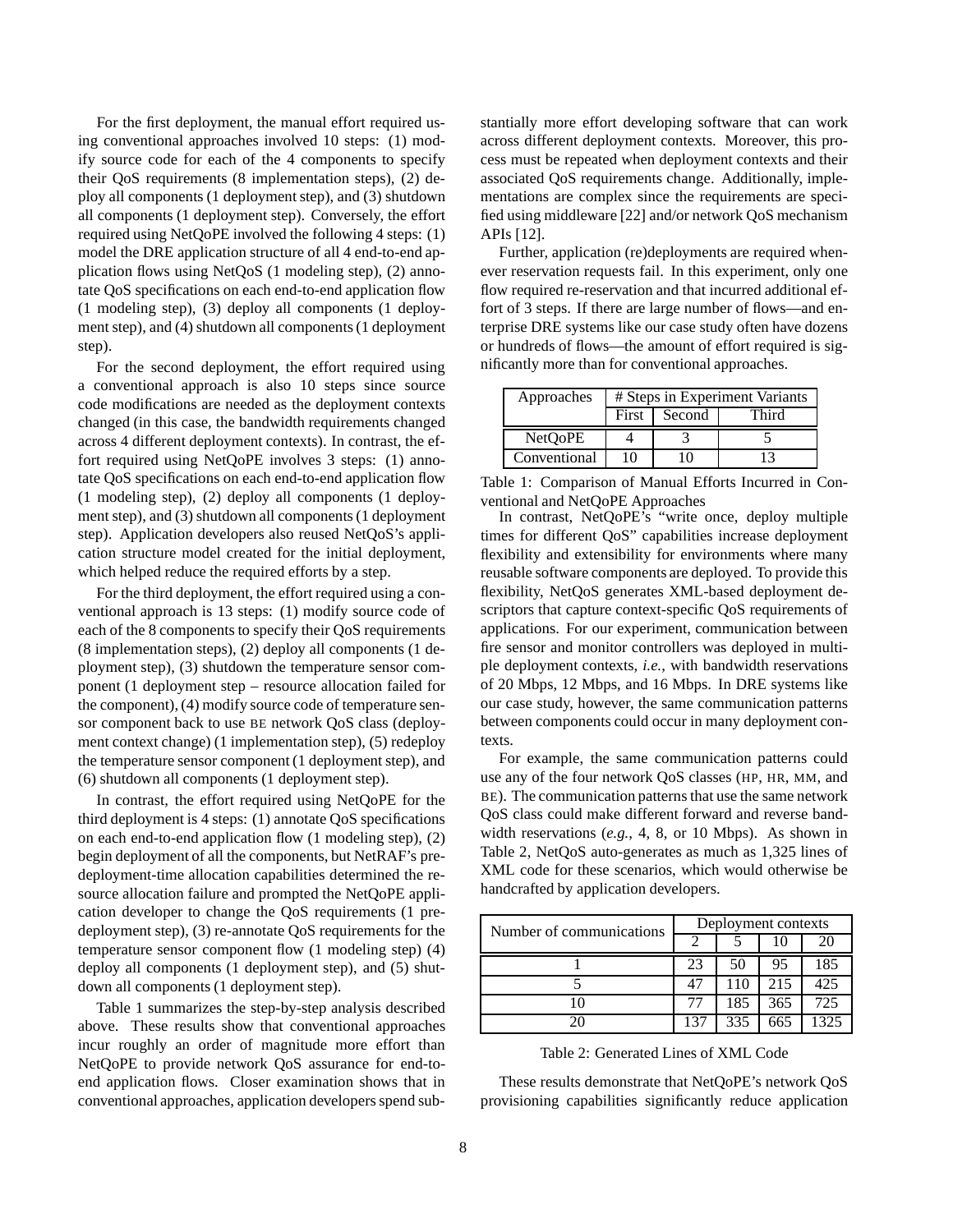development effort incurred by conventional approaches and provides increased flexibility in deploying and provisioning multiple application end-to-end flows under multiple deployment and network QoS contexts.

#### **5 Related Work**

This section compares our R&D activities on NetQoPE with related work on middleware-based QoS management and model-based design tools.

**Network QoS management in middleware.** Prior work on integrating network QoS mechanisms with middleware [22, 18, 16, 8] focused on providing middleware APIs to shield applications from directly interacting with complex network QoS mechanism APIs. Middleware frameworks transparently converted the specified application QoS requirements into lower-level network QoS mechanism APIs and provided network QoS assurances. These approaches, however, modified applications to dictate QoS behavior for the various flows. NetQoPE differs from these approaches by providing application-transparent and automated solutions to leverage network QoS mechanisms, thereby significantly reducing manual design and development effort to obtain network QoS.

**QoS management in middleware.** Prior research has focused on adding various types of QoS capabilities to middleware. For example, [11] describes J2EE container resource management mechanisms that provide CPU availability assurances to applications. Likewise, 2K [24] provides QoS to applications from varied domains using a component-based runtime middleware. In addition, [4] extends EJB containers to integrate QoS features by providing negotiation interfaces which the application developers need to implement to receive desired QoS support. Synergy [17] describes a distributed stream processing middleware that provides QoS to data streams in real time by efficient reuse of data streams and processing components. These approaches are restricted to CPU QoS assurances or application-level adaptations to resource-constrained scenarios. NetQoPE differs by providing network QoS assurances in a application-agnostic fashion.

**Deployment-time resource allocation.** Prior work has focused on deploying applications at appropriate nodes so that their QoS requirements can be met. For example, prior work [13, 21] has studied and analyzed application communication and access patterns to determine collocated placements of heavily communicating components. Other research [6, 9] has focused on intelligent component placement algorithms that maps components to nodes while satisfying their CPU requirements. NetQoPE differs from these approaches by leveraging network QoS mechanisms to allocate network resources at pre-deployment-time and enforcing network QoS at runtime.

**Model-based design tools.** Prior work has been done on model-based design tools. PICML [1] enables DRE system developers to define component interfaces, their implementations, and assemblies, facilitating deployment of LwCCM-based applications. VEST [20] and AIRES [10] analyze domain-specific models of embedded real-time systems to perform schedulability analysis and provides automated allocation of components to processors. SysWeaver [5] supports design-time timing behavior verification of real-time systems and automatic code generation and weaving for multiple target platforms. In contrast, NetQoPE provides model-driven capabilities to specify network QoS requirements on DRE system application flows, and subsequently allocate network resources automatically using network QoS mechanisms. NetQoPE thus helps assure that application network QoS requirements are met at deployment-time, rather than design-time or runtime.

## **6 Concluding Remarks**

This paper describes the design and evaluation of NetQoPE, which is a model-driven component middleware framework that manages network QoS for applications in DRE systems. The lessons we learned developing NetQoPE and applying it to a representative DRE system case study thus far include:

• NetQoPE's domain-specific modeling languages help capture per-deployment network QoS requirements of applications so that network resources can be allocated appropriately. Application business logic consequently need not be modified to specify deployment-specific QoS requirements, thereby increasing software reuse and flexibility across a range of deployment contexts.

• Programming network QoS mechanisms directly in application code requires the deployment and running of applications before they can determine if the required network resources are available to meet QoS needs. Conversely, providing these capabilities via NetQoPE's modeldriven, middleware framework helps guide resource allocation strategies *before* application deployment, thereby simplifying validation and adaptation decisions.

• NetOoPE's model-driven deployment and configuration tools help transparently configure the underlying component middleware on behalf of applications to add contextspecific network QoS settings. These settings can be enforced by NetQoPE's runtime middleware framework without modifying the programming model used by applications. Applications therefore need not change how they communicate at runtime since network QoS settings can be added transparently.

• NetQoPE's strategy of allocating network resources to applications before they are deployed may be too limiting for certain types of DRE systems. In particular, applications in open DRE systems [23] might not consume their resource allotment at runtime, which may underutilize system resources. We are therefore extending NetQoPE to overpro-